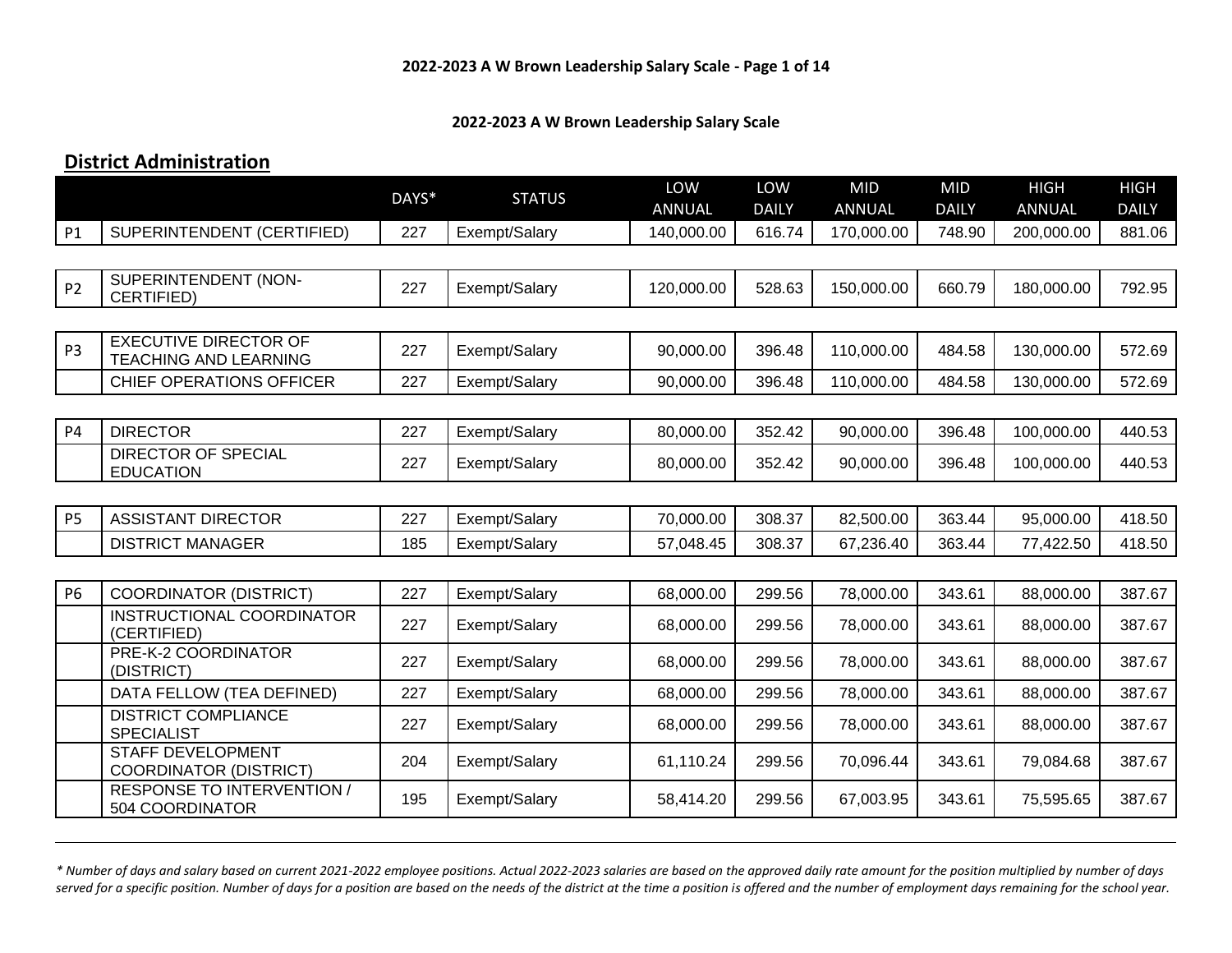**2022-2023 A W Brown Leadership Salary Scale - Page 2 of 14**

| P7 | PEIMS COORDINATOR                                          | 227 | Exempt/Salary | 57,000.00 | 251.10 | 65.500.00 | 288.55 | 74,000.00 | 325.99 |
|----|------------------------------------------------------------|-----|---------------|-----------|--------|-----------|--------|-----------|--------|
|    | INSTRUCTIONAL AND<br>RESTORATIVE COORDINATOR<br>(DISTRICT) | 227 | Exempt/Salary | 57,000.00 | 251.10 | 65.500.00 | 288.55 | 74.000.00 | 325.99 |
|    | <b>ESL COORDINATOR (DISTRICT)</b>                          | 227 | Exempt/Salary | 57,000.00 | 251.10 | 65,500.00 | 288.55 | 74,000.00 | 325.99 |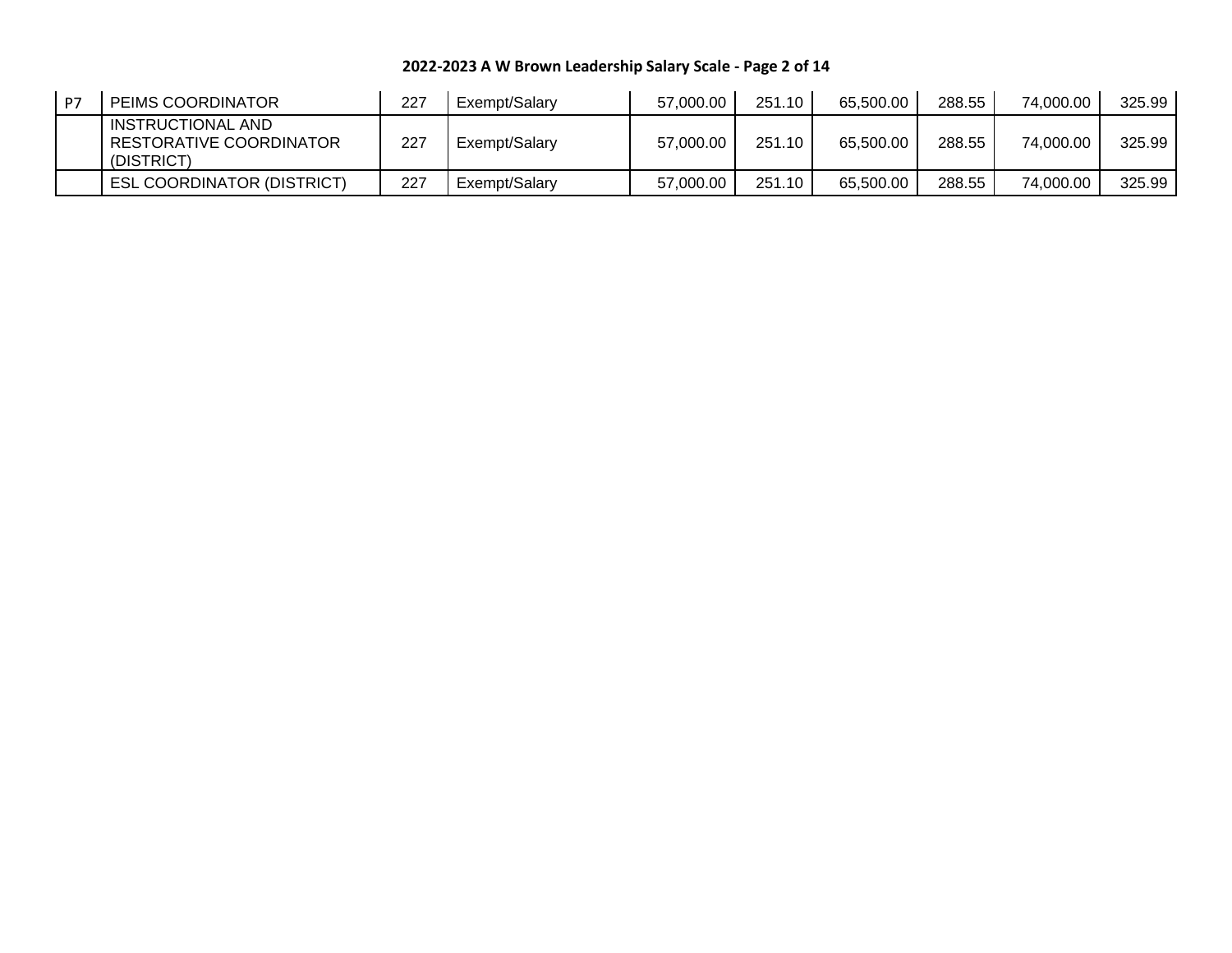# **Child Nutrition**

|                |                                                              | DAYS* | <b>STATUS</b>                     | LOW<br><b>ANNUAL</b> | LOW<br><b>DAILY</b> | <b>MID</b><br>ANNUAL        | <b>MID</b><br><b>DAILY</b> | <b>HIGH</b><br><b>ANNUAL</b> | <b>HIGH</b><br><b>DAILY</b> |
|----------------|--------------------------------------------------------------|-------|-----------------------------------|----------------------|---------------------|-----------------------------|----------------------------|------------------------------|-----------------------------|
| P1             | <b>FOOD &amp; NUTRITION</b><br><b>COORDINATOR (DISTRICT)</b> | 199   | Exempt/Salary                     | 40,000.00            | 201.01              | 52,500.00                   | 263.82                     | 65,000.00                    | 326.63                      |
|                |                                                              |       |                                   |                      |                     |                             |                            |                              |                             |
| P <sub>2</sub> | <b>FOOD &amp; NUTRITION MANAGER</b><br>(CAMPUS)              | 199   | Exempt/Salary                     | 30,000.00            | 150.75              | 38.001.04                   | 190.96                     | 46,000.00                    | 231.16                      |
|                |                                                              |       |                                   |                      |                     |                             |                            |                              |                             |
|                |                                                              | DAYS* | <b>STATUS</b>                     | LOW<br><b>ANNUAL</b> | LOW<br><b>HRLY</b>  | <b>MID</b><br><b>ANNUAL</b> | <b>MID</b><br><b>HRLY</b>  | <b>HIGH</b><br><b>ANNUAL</b> | <b>HIGH</b><br><b>HRLY</b>  |
| P <sub>3</sub> | <b>CASHIER / FOOD SERVICES</b>                               | 185   | Non-Exempt/Hourly<br>(Annualized) | 24,000.00            | 16.22               | 32,000.00                   | 21.62                      | 40,000.00                    | 21.62                       |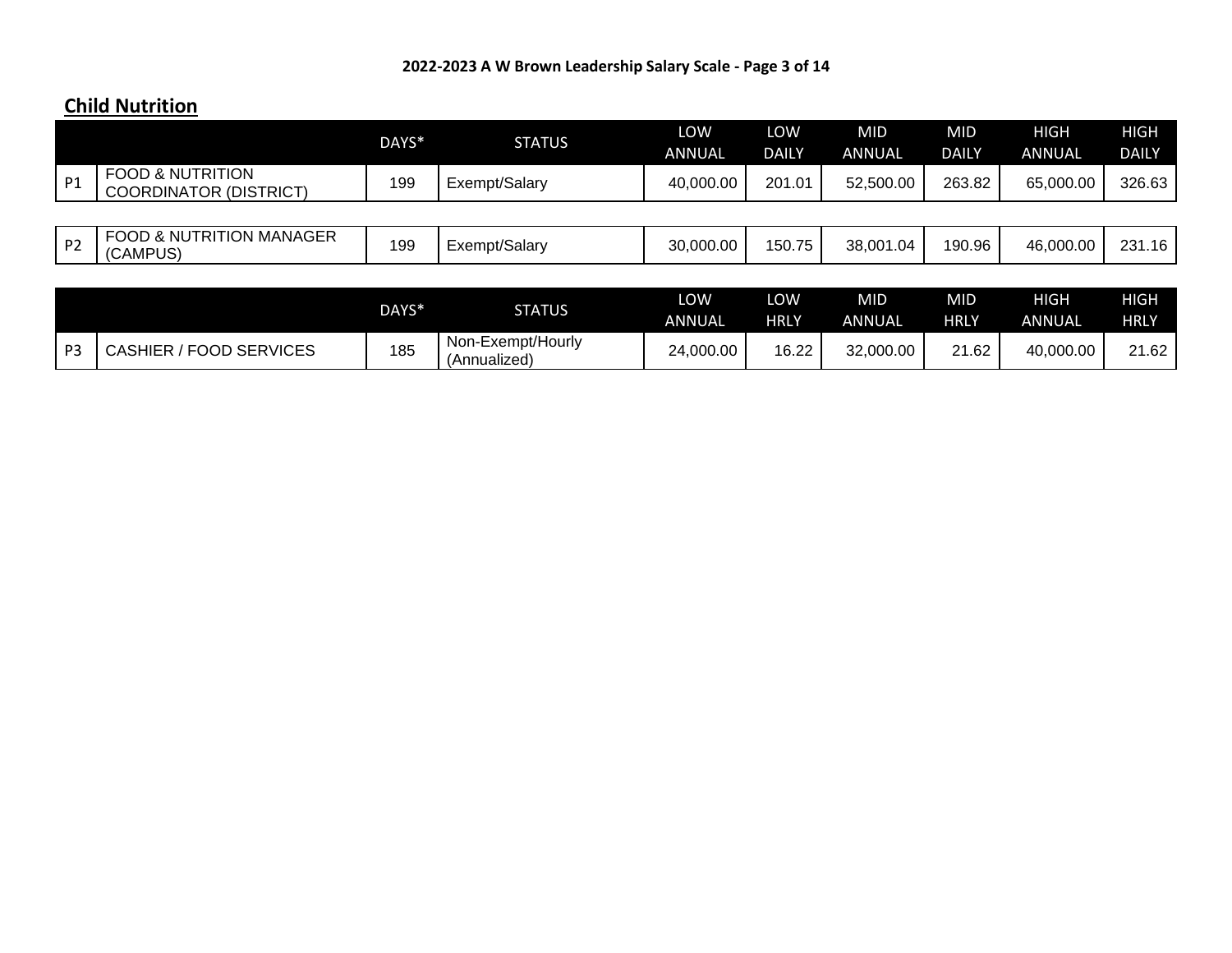#### **Business Office**

|                |                                                | DAYS* | <b>STATUS</b>                     | LOW<br><b>ANNUAL</b> | LOW<br><b>DAILY</b> | <b>MID</b><br>ANNUAL        | <b>MID</b><br><b>DAILY</b> | <b>HIGH</b><br>ANNUAL        | <b>HIGH</b><br><b>DAILY</b> |
|----------------|------------------------------------------------|-------|-----------------------------------|----------------------|---------------------|-----------------------------|----------------------------|------------------------------|-----------------------------|
| P <sub>1</sub> | EXECUTIVE DIRECTOR OF<br><b>SCHOOL FINANCE</b> | 227   | Exempt/Salary                     | 90,000.00            | 396.48              | 110,000.00                  | 484.58                     | 130,000.00                   | 572.69                      |
|                |                                                |       |                                   |                      |                     |                             |                            |                              |                             |
| P <sub>2</sub> | PROCUREMENT MANAGER                            | 227   | Exempt/Salary                     | 73,500.00            | 323.79              | 81,750.00                   | 360.13                     | 90,000.00                    | 396.48                      |
|                |                                                |       |                                   |                      |                     |                             |                            |                              |                             |
| P <sub>3</sub> | PAYROLL ASSISTANT                              | 227   | Exempt/Salary                     | 37,500.00            | 165.20              | 56,250.00                   | 247.80                     | 75,000.00                    | 330.40                      |
|                |                                                |       |                                   |                      |                     |                             |                            |                              |                             |
|                |                                                | DAYS* | <b>STATUS</b>                     | LOW<br><b>ANNUAL</b> | LOW<br><b>HRLY</b>  | <b>MID</b><br><b>ANNUAL</b> | <b>MID</b><br><b>HRLY</b>  | <b>HIGH</b><br><b>ANNUAL</b> | <b>HIGH</b><br><b>HRLY</b>  |
| P <sub>4</sub> | <b>FINANCE ASSISTANT</b>                       | 227   | Non-Exempt/Hourly<br>(Annualized) | 37,500.00            | 20.65               | 43,750.00                   | 24.09                      | 50,000.00                    | 27.53                       |
|                | HUMAN RESOURCE ASSISTANT                       | 227   | Non-Exempt/Hourly<br>(Annualized) | 37,500.00            | 20.65               | 43,750.00                   | 24.09                      | 50,000.00                    | 27.53                       |

| <b>DE</b> | <b>SSISTANT</b><br>cd v<br>$\sim$<br>UL. | $\sim$<br>∠∠ | . .<br>Non-Exempt/H.<br>Hourly | $00.000$ .<br>24 | 1000<br>$\cup$ . $\sim$ | 32.000.00 | 1700<br>∠ס. ז | 40,000.00 | מח ממ<br>ZZ.UJ |
|-----------|------------------------------------------|--------------|--------------------------------|------------------|-------------------------|-----------|---------------|-----------|----------------|
|           |                                          |              | 'Annualized)                   |                  |                         |           |               |           |                |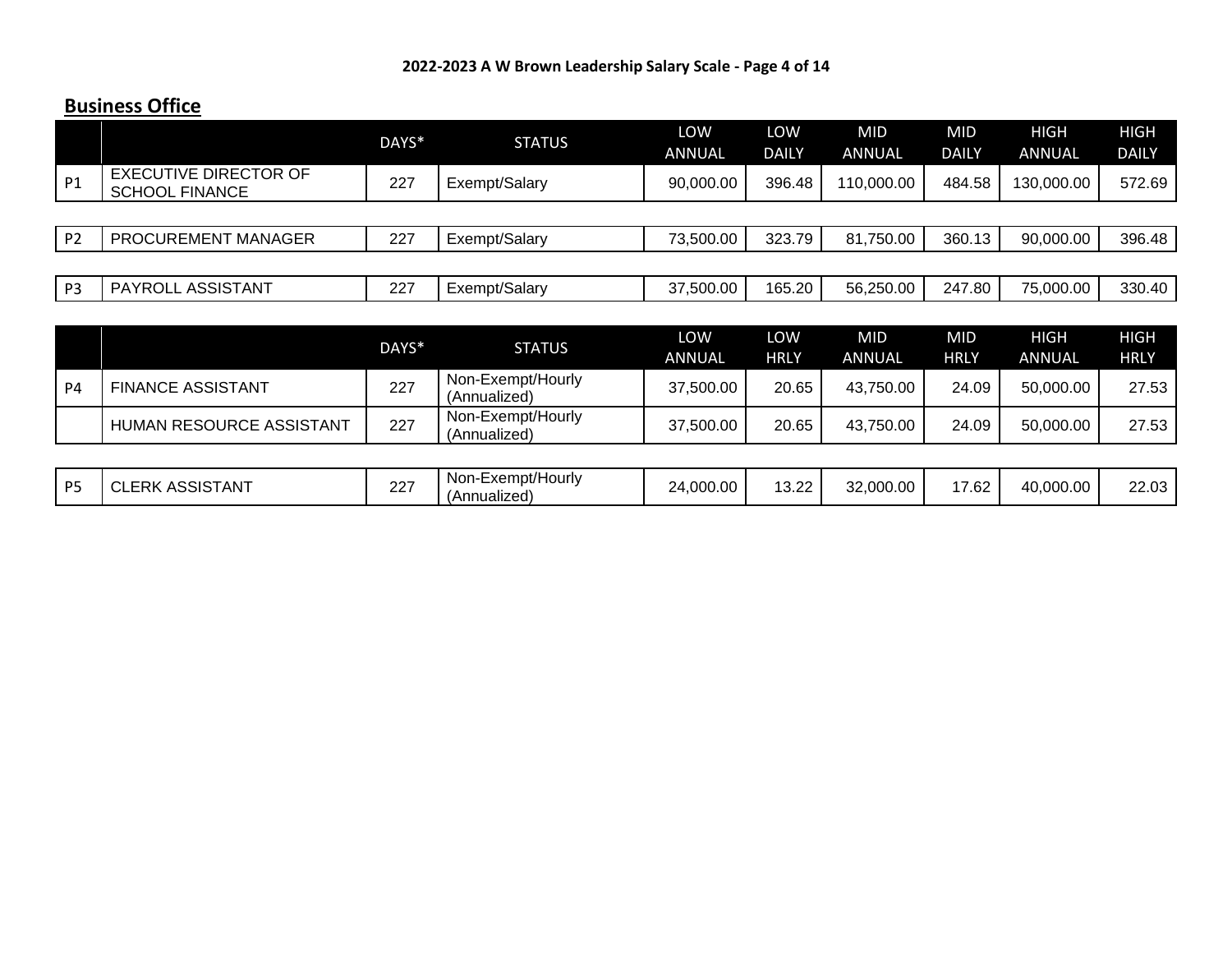# **Technology**

|                |                           | DAYS* | <b>STATUS</b>                     | LOW<br><b>ANNUAL</b> | LOW<br><b>DAILY</b> | <b>MID</b><br>ANNUAL | <b>MID</b><br><b>DAILY</b> | <b>HIGH</b><br>ANNUAL | HIGH<br><b>DAILY</b> |
|----------------|---------------------------|-------|-----------------------------------|----------------------|---------------------|----------------------|----------------------------|-----------------------|----------------------|
| P <sub>1</sub> | DIRECTOR OF TECHNOLOGY    | 227   | Exempt/Salary                     | 70,000.00            | 308.37              | 81,000.00            | 356.83                     | 92,000.00             | 405.29               |
|                |                           |       |                                   |                      |                     |                      |                            |                       |                      |
|                |                           | DAYS* | <b>STATUS</b>                     | LOW<br><b>ANNUAL</b> | LOW<br><b>HRLY</b>  | <b>MID</b><br>ANNUAL | <b>MID</b><br><b>HRLY</b>  | HIGH<br>ANNUAL        | HIGH<br><b>HRLY</b>  |
| P <sub>2</sub> | <b>TECHNOLOGY SUPPORT</b> | 227   | Non-Exempt/Hourly<br>(Annualized) | 47,000.00            | 25.88               | 52,500.00            | 28.91                      | 58,000.00             | 31.94                |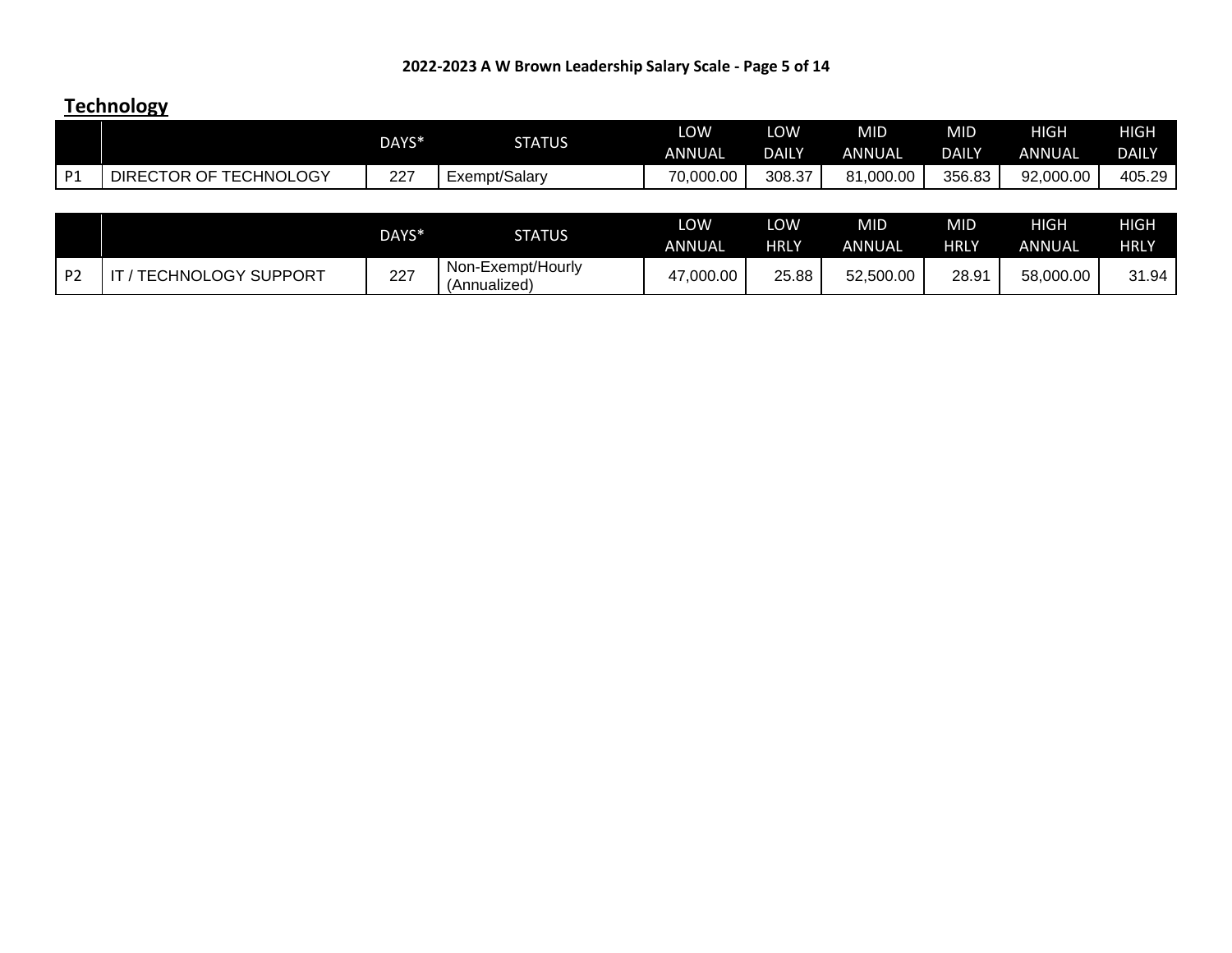# **Health and Mental Support**

|                |                                                    | DAYS* | <b>STATUS</b>                     | LOW<br><b>ANNUAL</b> | LOW<br><b>DAILY</b> | <b>MID</b><br>ANNUAL | <b>MID</b><br><b>DAILY</b> | <b>HIGH</b><br><b>ANNUAL</b> | <b>HIGH</b><br><b>DAILY</b> |
|----------------|----------------------------------------------------|-------|-----------------------------------|----------------------|---------------------|----------------------|----------------------------|------------------------------|-----------------------------|
| P <sub>1</sub> | LICENSED SPECIALIST IN<br>SCHOOL PSYCHOLOGY (LSSP) | 195   | Exempt/Salary                     | 58,794.45            | 301.51              | 68,593.20            | 351.76                     | 78,391.95                    | 402.01                      |
|                | <b>REGISTERED NURSE (RN)</b>                       | 199   | Exempt/Salary                     | 60,000.00            | 301.51              | 70,000.00            | 351.76                     | 80,000.00                    | 402.01                      |
|                |                                                    |       |                                   |                      |                     |                      |                            |                              |                             |
| P <sub>2</sub> | <b>COUNSELOR</b>                                   | 195   | Exempt/Salary                     | 57,000.00            | 292.31              | 65,500.00            | 335.90                     | 74,000.00                    | 379.49                      |
|                |                                                    |       |                                   |                      |                     |                      |                            |                              |                             |
| P <sub>3</sub> | <b>LICENSED VOCATIONAL NURSE</b><br>(LVN)          | 195   | Exempt/Salary                     | 34,000.00            | 174.36              | 44,000.00            | 225.64                     | 54,000.00                    | 276.92                      |
|                |                                                    |       |                                   |                      |                     |                      |                            |                              |                             |
|                |                                                    | DAYS* | <b>STATUS</b>                     | LOW<br><b>ANNUAL</b> | LOW<br><b>HRLY</b>  | <b>MID</b><br>ANNUAL | <b>MID</b><br><b>HRLY</b>  | <b>HIGH</b><br><b>ANNUAL</b> | <b>HIGH</b><br><b>HRLY</b>  |
| P <sub>4</sub> | <b>CLINIC ASSISTANT</b>                            | 195   | Non-Exempt/Hourly<br>(Annualized) | 24,000.00            | 15.38               | 32,000.00            | 20.51                      | 40,000.00                    | 20.51                       |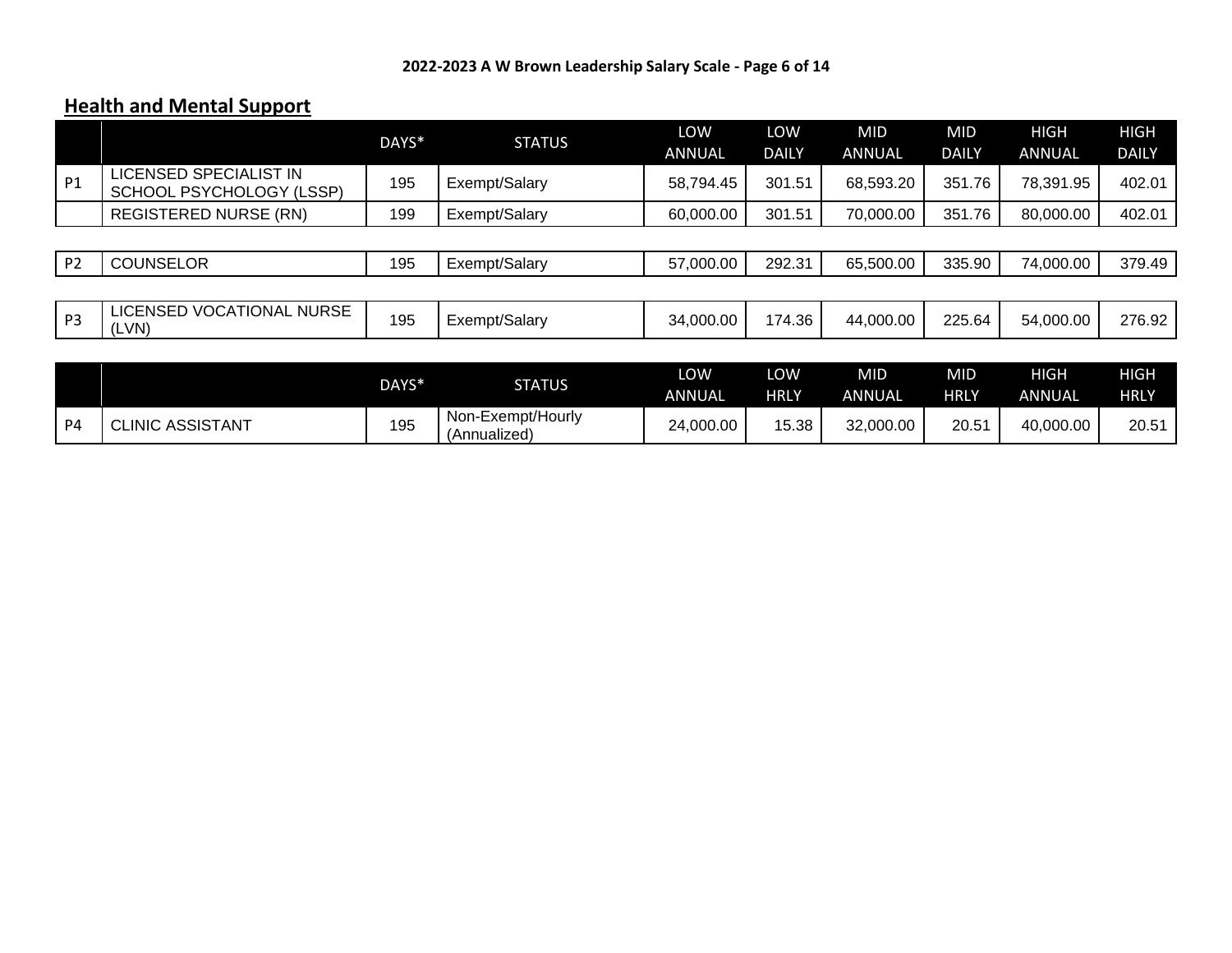# **Campus Administration**

|                |                                                                        | DAYS* | <b>STATUS</b> | LOW<br><b>ANNUAL</b> | LOW<br><b>DAILY</b> | <b>MID</b><br><b>ANNUAL</b> | <b>MID</b><br><b>DAILY</b> | <b>HIGH</b><br><b>ANNUAL</b> | <b>HIGH</b><br><b>DAILY</b> |
|----------------|------------------------------------------------------------------------|-------|---------------|----------------------|---------------------|-----------------------------|----------------------------|------------------------------|-----------------------------|
| P1             | PRINCIPAL (CERTIFIED)                                                  | 227   | Exempt/Salary | 80,000.00            | 352.42              | 87,500.00                   | 385.46                     | 95,000.00                    | 418.50                      |
|                |                                                                        |       |               |                      |                     |                             |                            |                              |                             |
| P <sub>2</sub> | <b>ASSISTANT PRINCIPAL</b><br>(CERTIFIED)                              | 199   | Exempt/Salary | 70,000.00            | 351.76              | 77,500.00                   | 389.45                     | 85,000.00                    | 427.14                      |
|                | <b>DEAN OF STUDENTS</b>                                                | 199   | Exempt/Salary | 70,000.00            | 351.76              | 77,500.00                   | 389.45                     | 85,000.00                    | 427.14                      |
|                | <b>DEAN OF INSTRUCTION</b>                                             | 195   | Exempt/Salary | 70,000.00            | 358.97              | 77,500.00                   | 397.44                     | 85,000.00                    | 435.90                      |
|                |                                                                        |       |               |                      |                     |                             |                            |                              |                             |
| P <sub>3</sub> | PRINCIPAL (NON-CERTIFIED)                                              | 227   | Exempt/Salary | 60,000.00            | 264.32              | 67,500.00                   | 297.36                     | 75,000.00                    | 330.40                      |
|                |                                                                        |       |               |                      |                     |                             |                            |                              |                             |
| <b>P4</b>      | ASSISTANT PRINCIPAL (NON-<br>CERTIFIED)                                | 199   | Exempt/Salary | 55,000.00            | 276.38              | 60,000.00                   | 301.51                     | 65,000.00                    | 326.63                      |
|                | PROGRAM MANAGER OF<br><b>ACCELERATED LEARNING</b><br>ACADEMY (A.L.A.)  | 199   | Exempt/Salary | 55,000.00            | 276.38              | 63,750.00                   | 320.35                     | 72,500.00                    | 364.32                      |
|                |                                                                        |       |               |                      |                     |                             |                            |                              |                             |
| <b>P5</b>      | <b>INSTRUCTIONAL COACH</b><br>(CERTIFIED)                              | 195   | Exempt/Salary | 57,000.00            | 292.31              | 65,500.00                   | 335.90                     | 74,000.00                    | 379.49                      |
|                |                                                                        |       |               |                      |                     |                             |                            |                              |                             |
| <b>P6</b>      | <b>DYSLEXIA COORDINATOR</b><br>(CERTIFIED)                             | 185   | Exempt/Salary | 57,000.00            | 308.11              | 65,500.00                   | 354.05                     | 74,000.00                    | 400.00                      |
|                |                                                                        |       |               |                      |                     |                             |                            |                              |                             |
| P7             | SITE COORDINATOR OF<br><b>ACCELERATED LEARNING</b><br>ACADEMY (A.L.A.) | 185   | Exempt/Salary | 42,000.00            | 227.03              | 48,250.00                   | 260.81                     | 54,500.00                    | 294.59                      |
|                | <b>PARENT LIAISON</b>                                                  | 185   | Exempt/Salary | 42,000.00            | 227.03              | 48,250.00                   | 260.81                     | 54,500.00                    | 294.59                      |
|                | <b>COMMUNITY OUTREACH</b><br><b>COORDINATOR</b>                        | 185   | Exempt/Salary | 42,000.00            | 227.03              | 48,250.00                   | 260.81                     | 54,500.00                    | 294.59                      |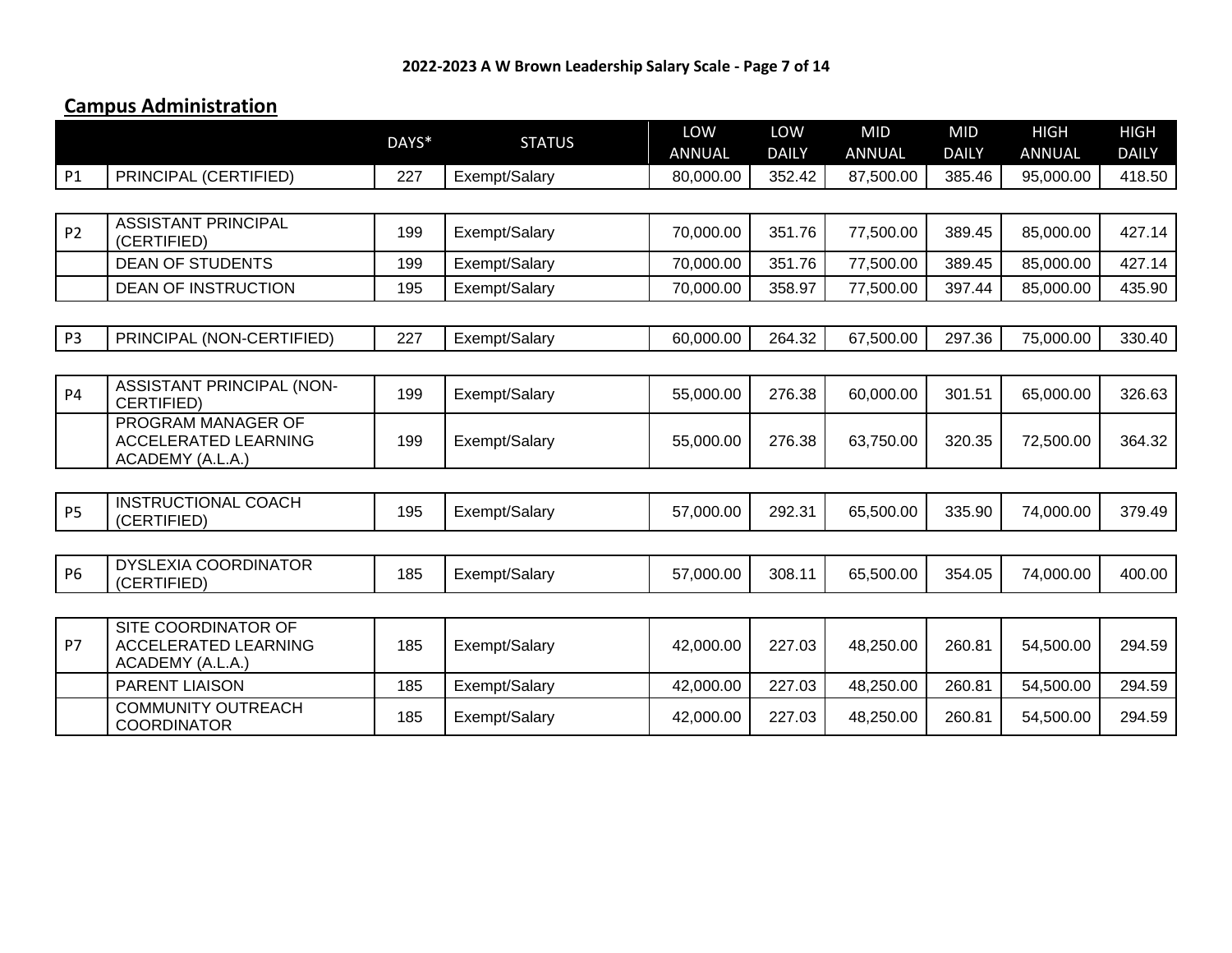# **Teacher, Instructors, Aides, and Student Support**

|                |                                                | DAYS* | <b>STATUS</b>                     | LOW<br><b>ANNUAL</b> | LOW<br><b>DAILY</b> | <b>MID</b><br><b>ANNUAL</b> | <b>MID</b><br><b>DAILY</b> | <b>HIGH</b><br><b>ANNUAL</b> | <b>HIGH</b><br><b>DAILY</b> |
|----------------|------------------------------------------------|-------|-----------------------------------|----------------------|---------------------|-----------------------------|----------------------------|------------------------------|-----------------------------|
| <b>P1</b>      | TEACHER - SPECIAL EDUCATION<br>(CERTIFIED)     | 185   | Exempt/Salary                     | 57,000.00            | 301.11              | 66,250.00                   | 358.11                     | 75,500.00                    | 408.11                      |
|                |                                                |       |                                   |                      |                     |                             |                            |                              |                             |
| <b>P2</b>      | <b>INSTRUCTIONAL</b><br><b>INTERVENTIONIST</b> | 185   | Exempt/Salary                     | 55,000.00            | 297.30              | 64,250.00                   | 347.30                     | 73,500.00                    | 397.30                      |
|                | <b>TEACHER (CERTIFIED)</b>                     | 185   | Exempt/Salary                     | 55,000.00            | 297.30              | 64,250.00                   | 347.30                     | 73,500.00                    | 397.30                      |
|                | <b>TESTING COORDINATOR</b>                     | 195   | Exempt/Salary                     | 57,973.50            | 297.30              | 67,723.50                   | 347.30                     | 77,473.50                    | 397.30                      |
|                |                                                |       |                                   |                      |                     |                             |                            |                              |                             |
| P <sub>3</sub> | <b>TEACHER (NON-CERTIFIED)</b>                 | 185   | Exempt/Salary                     | 40,000.00            | 216.22              | 46,250.00                   | 250.00                     | 52,500.00                    | 283.78                      |
|                | <b>CAMPUS SUPPORT</b>                          | 185   | Exempt/Salary                     | 40,000.00            | 216.22              | 46,250.00                   | 250.00                     | 52,500.00                    | 283.78                      |
|                |                                                |       |                                   |                      |                     |                             |                            |                              |                             |
| <b>P4</b>      | INSTRUCTOR (NON-DEGREED)                       | 185   | Exempt/Salary                     | 24,000.00            | 129.73              | 29,000.00                   | 156.76                     | 34,000.00                    | 183.78                      |
|                |                                                |       |                                   |                      |                     |                             |                            |                              |                             |
|                |                                                |       |                                   |                      |                     |                             |                            |                              |                             |
|                |                                                | DAYS* | <b>STATUS</b>                     | LOW<br><b>ANNUAL</b> | LOW<br><b>HRLY</b>  | <b>MID</b><br><b>ANNUAL</b> | <b>MID</b><br><b>HRLY</b>  | <b>HIGH</b><br><b>ANNUAL</b> | <b>HIGH</b><br><b>HRLY</b>  |
| P <sub>5</sub> | <b>DISTRICT TESTING ASSOCIATE</b>              | 195   | Non-Exempt/Hourly                 | 40,000.00            | 25.64               | 46,250.00                   | 29.65                      | 52,500.00                    | 29.65                       |
|                |                                                |       |                                   |                      |                     |                             |                            |                              |                             |
| <b>P6</b>      | ADMINISTRATIVE ASSISTANT                       | 185   | Non-Exempt/Hourly<br>(Annualized) | 37,500.00            | 25.34               | 41,250.00                   | 27.87                      | 45,000.00                    | 27.87                       |
|                |                                                |       |                                   |                      |                     |                             |                            |                              |                             |
| <b>P7</b>      | <b>TEACHER ASSISTANT</b><br>(CERTIFIED)        | 185   | Non-Exempt/Hourly<br>(Annualized) | 23,000.00            | 15.54               | 26,125.00                   | 17.65                      | 29,250.00                    | 17.65                       |
|                | CERTIFIED PARAPROFESSIONAL                     | 185   | Non-Exempt/Hourly<br>(Annualized) | 23,000.00            | 15.54               | 26,125.00                   | 17.65                      | 29,250.00                    | 17.65                       |
|                |                                                |       |                                   |                      |                     |                             |                            |                              |                             |
| P <sub>8</sub> | TEACHER ASSISTANT (NON-<br>CERTIFIED)          | 185   | Non-Exempt/Hourly<br>(Annualized) | 21,000.00            | 14.19               | 24,125.00                   | 16.30                      | 27,250.00                    | 16.30                       |
|                | NON-CERTIFIED<br><b>PARAPROFESSIONALS</b>      | 185   | Non-Exempt/Hourly<br>(Annualized) | 21,000.00            | 14.19               | 24,125.00                   | 16.30                      | 27,250.00                    | 16.30                       |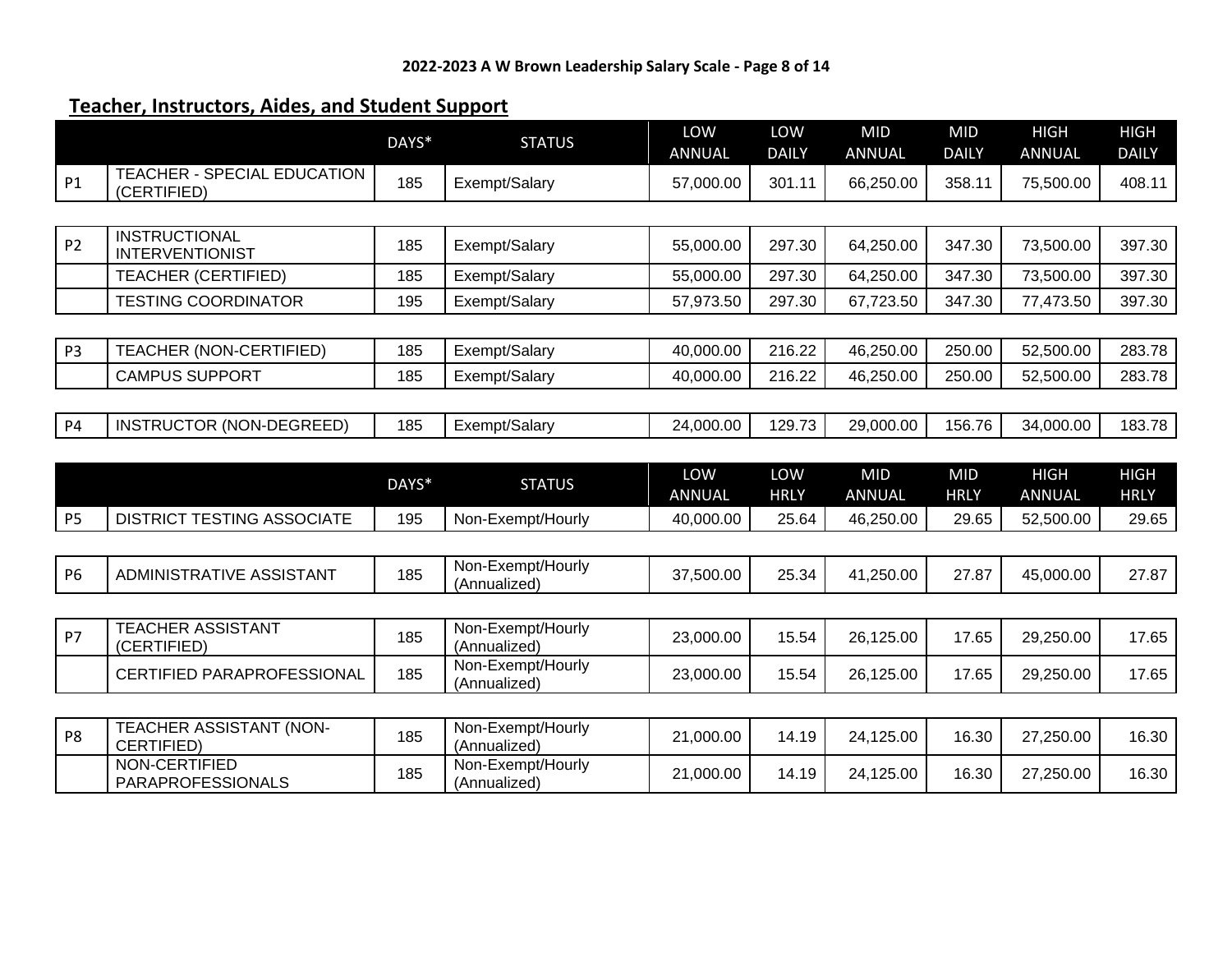# **Special Education**

|                |                           | DAYS* | STATUS        | LOW<br>ANNUAL | .ow<br>DAILY | MID<br>ANNUAL | MID<br>DAILY | HIGH<br>ANNUAL | HIGH<br><b>DAILY</b> |
|----------------|---------------------------|-------|---------------|---------------|--------------|---------------|--------------|----------------|----------------------|
| D <sub>1</sub> | <b>SPEECH PATHOLOGIST</b> | 199   | Exempt/Salary | 60,000.00     | 301.51       | 70,000,00     | 351.76       | 80,000.00      | 402.01               |
|                | EDUCATIONAL DIAGNOSTICIAN | 199   | Exempt/Salary | 60,000.00     | 301.51       | 70.000.00     | 351.<br>.76  | 80,000.00      | 402.01               |

| P2 | PRESCHOOL PROGRAM FOR<br>CHILDREN WITH DISABILITIES<br>(PPCD) | 185 | Exempt/Salary | 60,000.00 | 324.32 | 70,000.00 | 378.38 | 80,000.00 | 432.43 |
|----|---------------------------------------------------------------|-----|---------------|-----------|--------|-----------|--------|-----------|--------|
|    | <b>SECURITY MONITOR</b>                                       | 185 | Exempt/Salary | 60,000.00 | 324.32 | 70,000.00 | 378.38 | 80,000.00 | 432.43 |

| D3<br>- | RTI/504<br><b>ECIAL EDUCATION -</b><br><b>SPE</b><br><b>INCLUSION</b><br>IN1 | 185 | -xempt/Salary | 40,000.00 | 216.22 | 46.250.00 | 250.00 | 52,500.00 | 283.78 |
|---------|------------------------------------------------------------------------------|-----|---------------|-----------|--------|-----------|--------|-----------|--------|
|---------|------------------------------------------------------------------------------|-----|---------------|-----------|--------|-----------|--------|-----------|--------|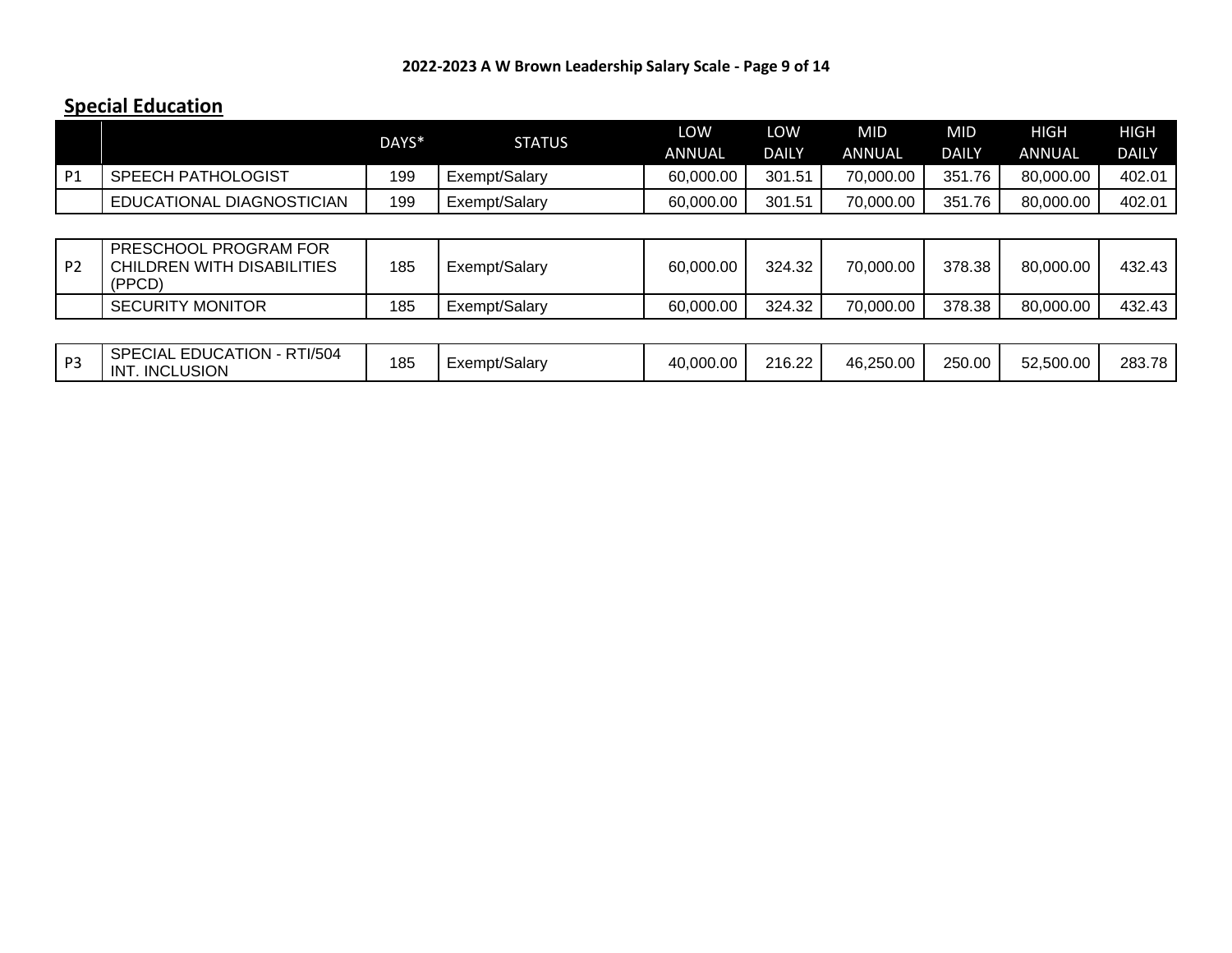# **Administrative Support**

|                |                                                 | DAYS* | <b>STATUS</b> | LOW<br>ANNUAL | LOW<br><b>DAILY</b> | <b>MID</b><br>ANNUAL | MID.<br><b>DAILY</b> | <b>HIGH</b><br><b>ANNUAL</b> | <b>HIGH</b><br>DAILY |
|----------------|-------------------------------------------------|-------|---------------|---------------|---------------------|----------------------|----------------------|------------------------------|----------------------|
| P <sub>1</sub> | EXECUTIVE ASSISTANT TO<br><b>SUPERINTENDENT</b> | 227   | Exempt/Salary | 55,000.00     | 242.29              | 60,000.00            | 264.32               | 65,000.00                    | 286.34               |
|                |                                                 |       |               |               |                     |                      |                      |                              |                      |
| P <sub>2</sub> | OFFICE MANAGER                                  | 199   | Exempt/Salary | 40,000.00     | 201.01              | 49,000.00            | 246.23               | 58,000.00                    | 291.46               |

|                |                     | DAYS* | <b>STATUS</b>                     | LOW<br><b>ANNUAL</b> | LOW<br>HRLY | <b>MID</b><br>ANNUAL | MID<br>HRLY | <b>HIGH</b><br><b>ANNUAL</b> | <b>HIGH</b><br><b>HRLY</b> |
|----------------|---------------------|-------|-----------------------------------|----------------------|-------------|----------------------|-------------|------------------------------|----------------------------|
| P <sub>3</sub> | <b>REGISTRAR</b>    | 185   | Non-Exempt/Hourly<br>(Annualized) | 24,000.00            | 16.22       | 32,000.00            | 21.62       | 40,000.00                    | 21.62                      |
|                | <b>RECEPTIONIST</b> | 185   | Non-Exempt/Hourly<br>(Annualized) | 24,000.00            | 16.22       | 32,000.00            | 21.62       | 40,000.00                    | 21.62                      |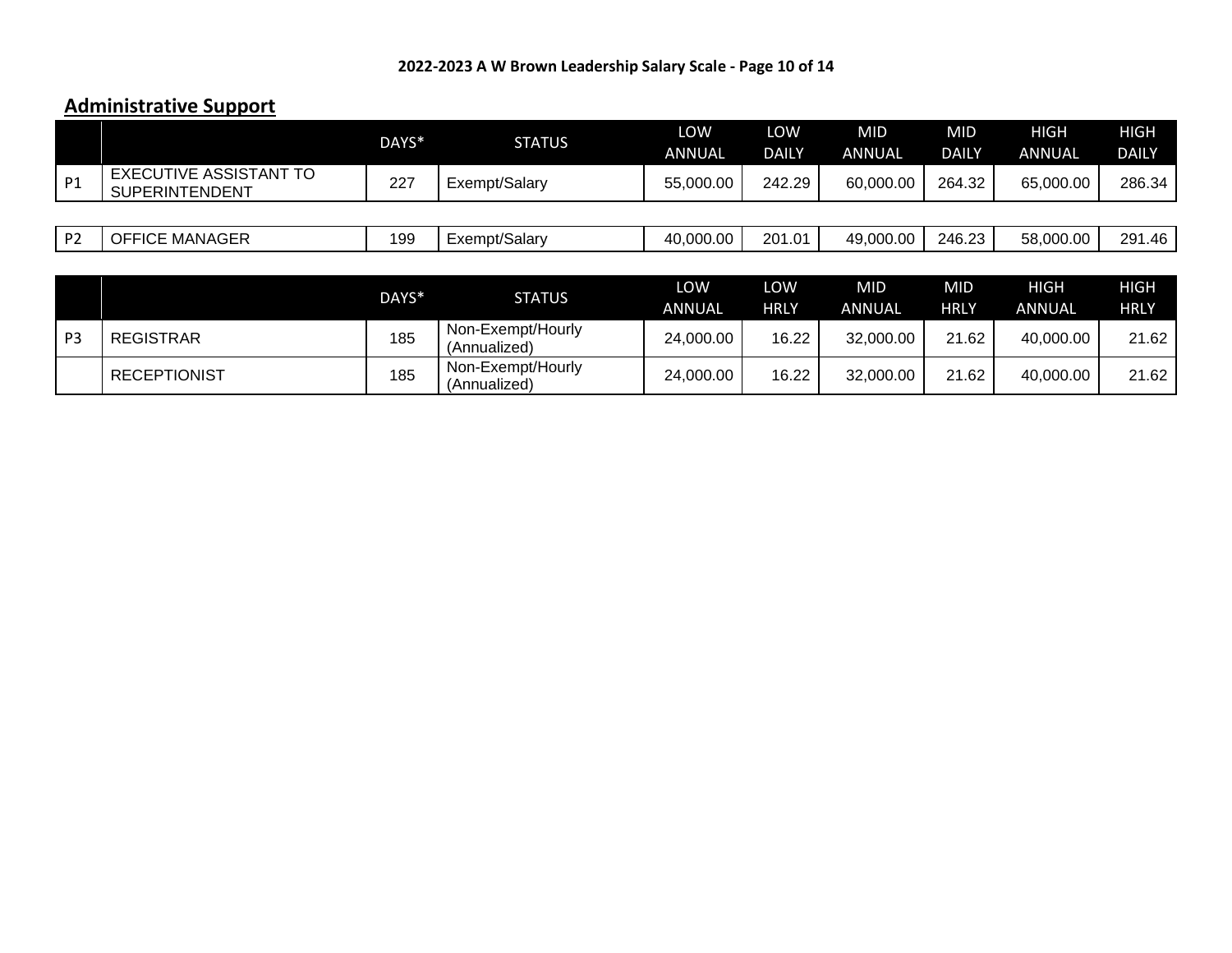#### **Transportation**

|                |                                                            | DAYS* | <b>STATUS</b>     | LOW<br>ANNUAL        | LOW<br><b>DAILY</b> | MID<br><b>ANNUAL</b>        | <b>MID</b><br><b>DAILY</b> | <b>HIGH</b><br><b>ANNUAL</b> | <b>HIGH</b><br><b>DAILY</b> |
|----------------|------------------------------------------------------------|-------|-------------------|----------------------|---------------------|-----------------------------|----------------------------|------------------------------|-----------------------------|
| P <sub>1</sub> | <b>TRANSPORTATION &amp; SECURITY</b><br><b>COORDINATOR</b> | 227   | Exempt/Salary     | 57,000.00            | 251.10              | 65,500,00                   | 288.55                     | 74,000.00                    | 325.99                      |
|                |                                                            |       |                   |                      |                     |                             |                            |                              |                             |
| <b>P2</b>      | <b>TRANSPORTATION &amp; FACILITIES</b><br><b>ASSISTANT</b> | 185   | Exempt/Salary     | 55,000.00            | 297.30              | 60,000.00                   | 324.32                     | 65,000.00                    | 351.35                      |
|                |                                                            |       |                   |                      |                     |                             |                            |                              |                             |
|                |                                                            | DAYS* | <b>STATUS</b>     | LOW<br><b>ANNUAL</b> | LOW<br><b>HRLY</b>  | <b>MID</b><br><b>ANNUAL</b> | <b>MID</b><br><b>HRLY</b>  | <b>HIGH</b><br><b>ANNUAL</b> | <b>HIGH</b><br><b>HRLY</b>  |
| P <sub>3</sub> | <b>BUS DRIVER</b>                                          | 185   | Non-Exempt/Hourly | 24,000.00            | 16.22               | 32,000,00                   | 21.62                      | 40,000.00                    | 21.62                       |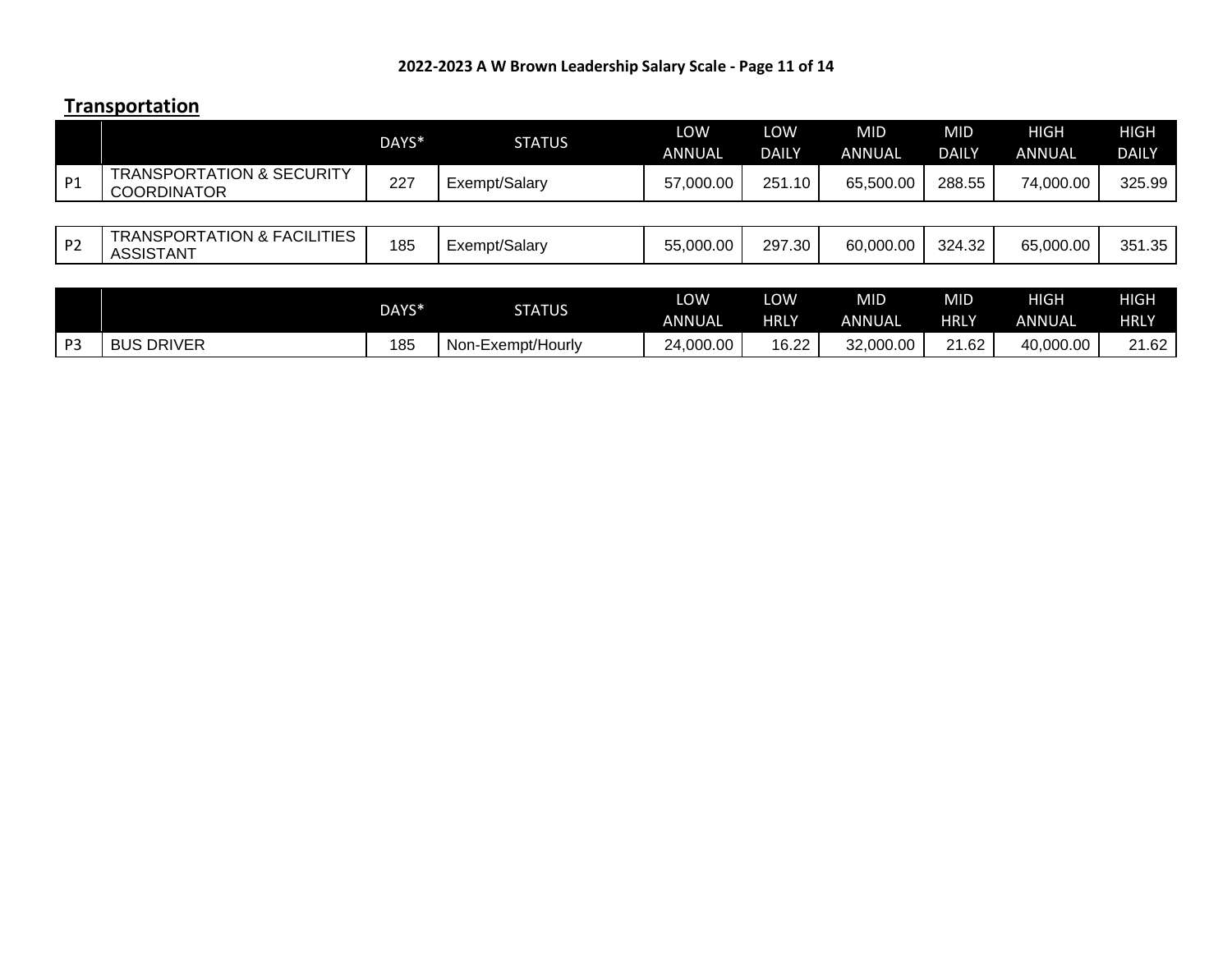#### **Facilities**

|                |                                                           | <b>DAYS</b> | <b>STATUS</b> | LOW ANNUAL | LOW<br><b>DAILY</b> | MID<br><b>ANNUAL</b> | <b>MID</b><br><b>DAILY</b> | HIGH<br><b>ANNUAL</b> | <b>HIGH</b><br><b>DAILY</b> |
|----------------|-----------------------------------------------------------|-------------|---------------|------------|---------------------|----------------------|----------------------------|-----------------------|-----------------------------|
| P <sub>1</sub> | <b>FACILITIES &amp; MAINTENANCE</b><br><b>COORDINATOR</b> | 227         | Exempt/Salary | 57,000.00  | 251.10              | 65,500.00            | 288.55                     | 74,000.00             | 325.99                      |
|                |                                                           |             |               |            |                     |                      |                            |                       |                             |
| P <sub>2</sub> | <b>LEAD CUSTODIAN</b>                                     | 227         | Exempt/Salary | 24,000.00  | 105.73              | 29,000.00            | 127.75                     | 34,000.00             | 149.78                      |

|                |                    | <b>DAYS</b> | <b>STATUS</b>     | LOW<br><b>HRLY</b> | <b>MID</b><br><b>HRLY</b> | HIGH<br><b>HRLY</b> |
|----------------|--------------------|-------------|-------------------|--------------------|---------------------------|---------------------|
| P <sub>3</sub> | <b>CUSTODIAN</b>   | 250         | Non-Exempt/Hourly | 12.00              | 14.50                     | 17.00               |
|                |                    |             |                   |                    |                           |                     |
| P <sub>4</sub> | <b>MAINTENANCE</b> | 250         | Non-Exempt/Hourly | 15.00              | 17.00                     | 19.00               |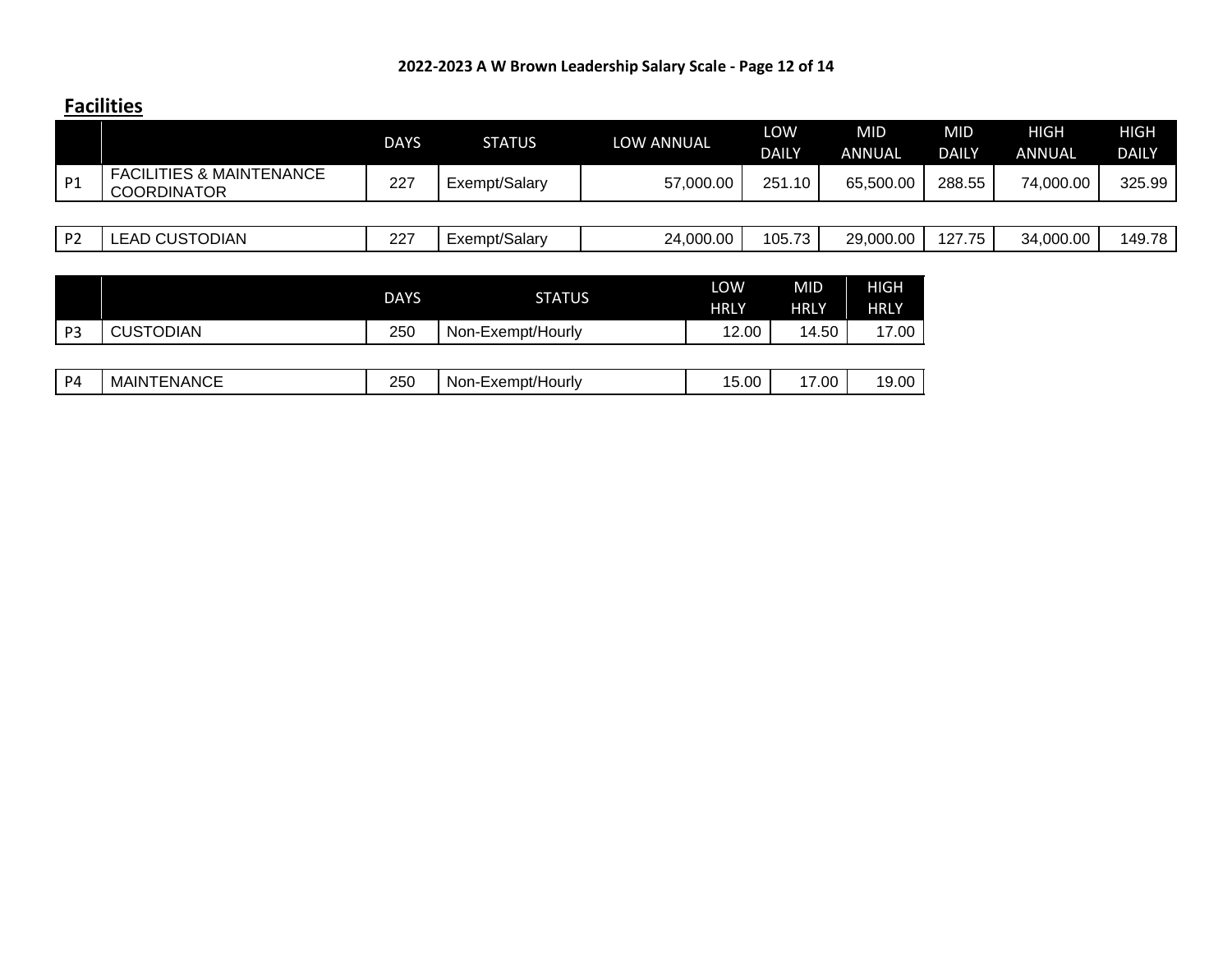#### **Substitutes**

|                |                                                    | <b>DAYS</b> |                   | <b>RATE</b> |
|----------------|----------------------------------------------------|-------------|-------------------|-------------|
| P1             | SUBSTITUTE - TEACHER (CERTIFIED)                   | 185         | Non-Exempt/Daily  | 125.00      |
|                |                                                    |             |                   |             |
| P <sub>2</sub> | SUBSTITUTE - TEACHER (NON-<br>CERTIFIED / DEGREED) | 185         | Non-Exempt/Daily  | 100.00      |
|                |                                                    |             |                   |             |
| P <sub>3</sub> | SUBSTITUTE - TEACHER (NON-<br>DEGREED)             | 185         | Non-Exempt/Daily  | 80.00       |
|                |                                                    |             |                   |             |
| <b>P4</b>      | SUBSTITUTE - TEACHER ASSISTANT                     | 185         | Non-Exempt/Hourly | 7.50        |
|                | SUBSTITUTE - OFFICE WORKER                         | 185         | Non-Exempt/Hourly | 7.50        |
|                | SUBSTITUTE - MAINTENANCE                           | 185         | Non-Exempt/Hourly | 7.50        |
|                | SUBSTITUTE - CUSTODIAN                             | 185         | Non-Exempt/Hourly | 7.50        |
|                | SUBSTITUTE - CAFETERIA WORKER                      | 185         | Non-Exempt/Hourly | 7.50        |

|    | <b>DAYS</b>                            |     |                  |        | <b>MID DAILY</b> | HIGH<br><b>DAILY</b> |
|----|----------------------------------------|-----|------------------|--------|------------------|----------------------|
| P5 | PERMANENT SUBSTITUTE (NON-<br>DEGREED) | 185 | Non-Exempt/Daily | 162.22 | 195.95           | 229.73               |
|    | LONG TERM SUBSTITUTE (NON-<br>DEGREED) | 185 | Non-Exempt/Daily | 162.22 | 195.95           | 229.73               |

| P <sub>6</sub> | : (DEGREED)<br>SUBST<br><b>PERMANENT</b><br>1111 I E | 185 | <sub>n-Exempt</sub> /Daily<br>Non | $\sim$<br>າ1 ຂ<br>20.LL  | 250.00 | 283.78 |
|----------------|------------------------------------------------------|-----|-----------------------------------|--------------------------|--------|--------|
|                | _ONC<br><b>SUBSTITU</b><br>TERM<br><b>DEGREED</b>    | 185 | »n-Exempt/Daily<br>Non            | $\sim$<br>າ1 ຂ<br>LIU.LL | 250.00 | 283.78 |

| $n-$ | (CERTIFIED)<br><b>SUBST</b><br>PERMANENT<br>IIUIE.                | 185 | Non-Exempt/Daily | 256.76 | 290.54 | 324.32 |
|------|-------------------------------------------------------------------|-----|------------------|--------|--------|--------|
|      | <b>RTIFIED</b><br>_ONC<br><b>SUBSTITU</b><br>'ERM<br>∴FR'<br>- 11 | 185 | Non-Exempt/Daily | 256.76 | 290.54 | 324.32 |